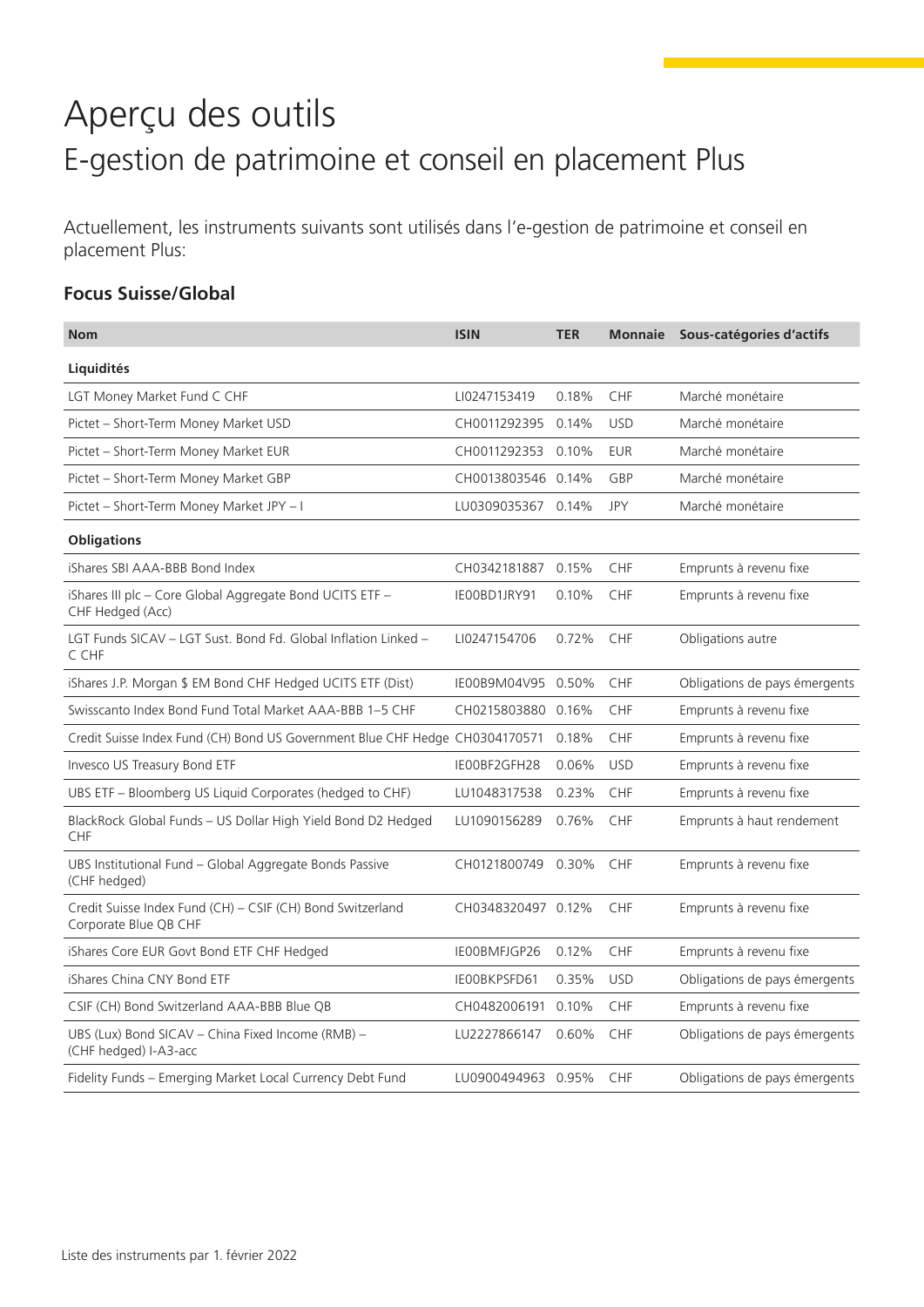| <b>Nom</b>                                                                             | <b>ISIN</b>        | <b>TER</b> |            | Monnaie Sous-catégories d'actifs |
|----------------------------------------------------------------------------------------|--------------------|------------|------------|----------------------------------|
| <b>Actions</b>                                                                         |                    |            |            |                                  |
| CSIF CH Equity Switzerland Total Market Blue                                           | CH0348228609 0.10% |            | CHF        | <b>Actions Suisse</b>            |
| UBS Irl ETF plc - MSCI USA                                                             | IE00BD4TXS21       | 0.14%      | <b>USD</b> | <b>Actions USA</b>               |
| UBS (Irl) ETF plc MSCI USA hedged to CHF                                               | IE00BD4TYL27       | 0.19%      | CHF        | <b>Actions USA</b>               |
| CS Index Fund - Equity EMU                                                             | CH0185703607       | 0.16%      | <b>EUR</b> | Actions zone europ               |
| iShares - MSCI EMU CHF Hdg. UCITS ETF (Acc)                                            | IE00BWK1SP74       | 0.38%      | <b>CHF</b> | Actions zone europ               |
| iShares UK Index Fund                                                                  | IE00B1W56R86       | 0.17%      | GBP        | Actions Royaume-Uni              |
| UBS ETF - MSCI United Kingdom UCITS ETF CHF hedged                                     | LU1169820997       | 0.30%      | <b>CHF</b> | Actions Royaume-Uni              |
| Pictet - Japan Index                                                                   | LU0188802960       | 0.31%      | <b>JPY</b> | Actions Japon                    |
| CSIF CH Equity Japan                                                                   | CH0260794125 0.21% |            | <b>CHF</b> | Actions Japon                    |
| iShares Core S&P 500 ETF                                                               | IE00B5BMR087       | 0.07%      | <b>USD</b> | <b>Actions USA</b>               |
| CSIF CH Equity EMU                                                                     | CH0336206708 0.21% |            | <b>EUR</b> | Actions zone europ               |
| iShares Core FTSE 100 ETF GBP                                                          | IE00B53HP851       | 0.07%      | GBP        | Actions Royaume-Uni              |
| Pictet - China Index - I USD                                                           | LU0625736789       | 0.46%      | <b>USD</b> | <b>Actions Chine</b>             |
| Credit Suisse Index Fund (CH) -<br>CSIF (CH) Equity Switzerland Small & Mid Cap QB CHF | CH0348319861 0.15% |            | <b>CHF</b> | <b>Actions Suisse</b>            |
| Credit Suisse Index Fund - Equity Switzerland Total Market                             | CH0190771862 0.16% |            | CHF        | <b>Actions Suisse</b>            |
| BlackRock Global Funds - Emerging Markets                                              | LU0252970164 1.11% |            | <b>USD</b> | Actions de pays émergents        |
| <b>Placements alternatifs</b>                                                          |                    |            |            |                                  |
| UBS ETF (CH) SXI Real Estate Funds (CHF) A-dis                                         | CH0105994401 0.93% |            | <b>CHF</b> | Immobilier                       |
| UBS Institutional Fund - Swiss Real Estate Selection                                   | CH0180512904 0.93% |            | <b>CHF</b> | Immobilier                       |
| UBS ETF - CMCI Composite SF (hedged to CHF)                                            | IE00B58FQX63       | 0.34%      | <b>CHF</b> | Matières premières               |
| UBS ETF CH-Gold CHF hedged                                                             | CH0106027128 0.23% |            | <b>CHF</b> | Métaux précieux                  |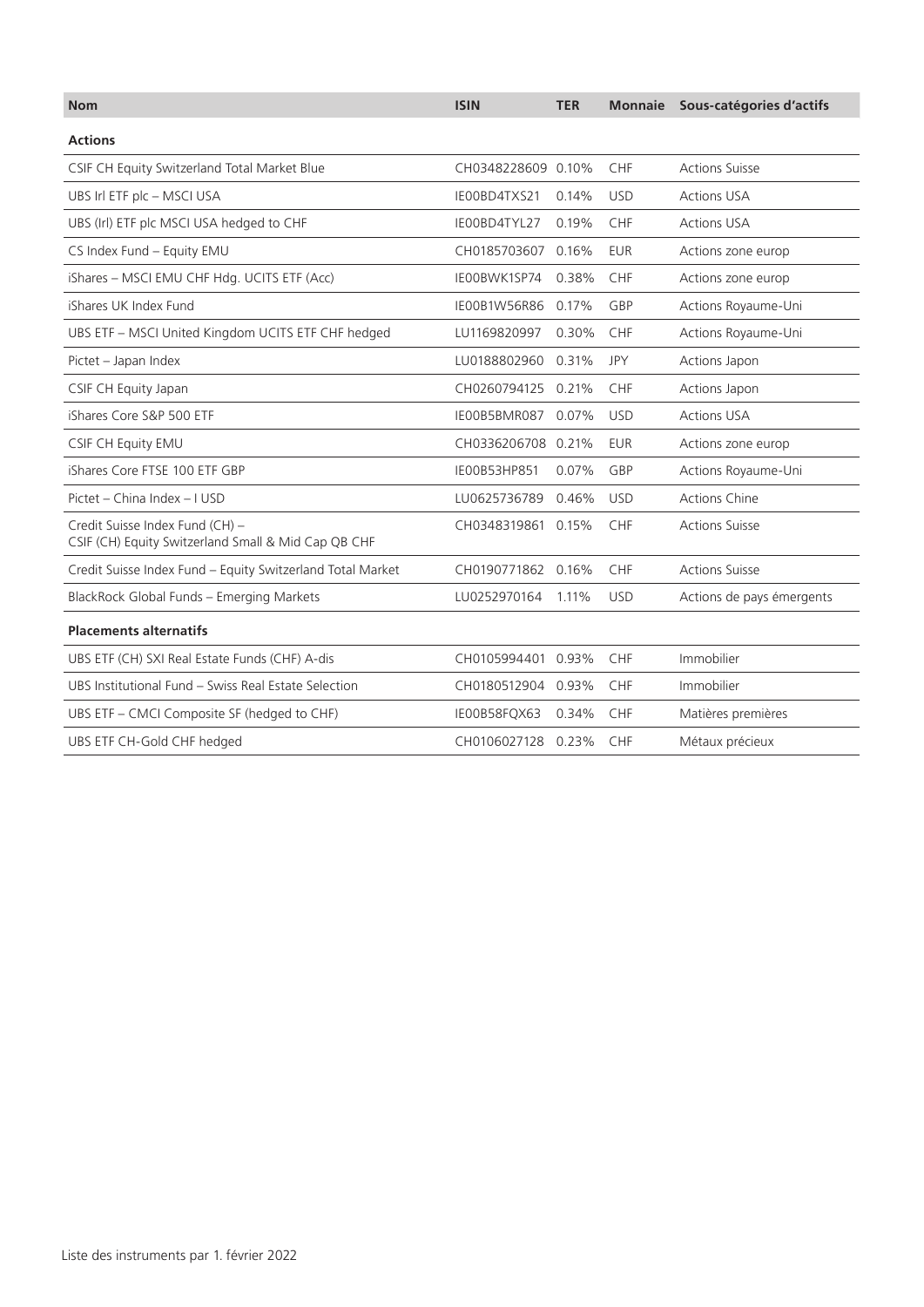### **Focus Durabilité**

| <b>Nom</b>                                                              | <b>ISIN</b>        | <b>TER</b> | <b>Monnaie</b> | Sous-catégories d'actifs      |
|-------------------------------------------------------------------------|--------------------|------------|----------------|-------------------------------|
| Liquidités                                                              |                    |            |                |                               |
| LGT Money Market Fund C CHF                                             | LI0247153419       | 0.18%      | <b>CHF</b>     | Marché monétaire              |
| Pictet - Short-Term Money Market USD                                    | CH0011292395 0.14% |            | <b>USD</b>     | Marché monétaire              |
| Pictet - Short-Term Money Market EUR                                    | CH0011292353 0.10% |            | <b>EUR</b>     | Marché monétaire              |
| Pictet - Short-Term Money Market GBP                                    | CH0013803546 0.14% |            | GBP            | Marché monétaire              |
| Pictet - Short-Term Money Market JPY - I                                | LU0309035367 0.14% |            | JPY            | Marché monétaire              |
| <b>Obligations</b>                                                      |                    |            |                |                               |
| Swisscanto CH Bond Fund Sustainable                                     | CH0245426728 0.40% |            | CHF            | Emprunts à revenu fixe        |
| CSIF - Bond Agg. Global ex CHF ESG                                      | CH0424139357 0.25% |            | <b>CHF</b>     | Emprunts à revenu fixe        |
| LGT Funds SICAV -<br>LGT Sust. Bond Fd. Global Inflation Linked – C CHF | LI0247154706       | 0.72%      | CHF            | Obligations autre             |
| CSIF (CH) Bond Switzerland AAA-BBB ESG Blue QB                          | CH0597394557 0.11% |            | CHF            | Emprunts à revenu fixe        |
| DPAM L Bonds Emerging Markets Sustainable -<br>W accumulating           | LU0966596875 0.64% |            | <b>EUR</b>     | Obligations de pays émergents |
| Swisscanto Index Bond Fund Corp. CHF Responsible                        | CH1117196001       | 0.16%      | <b>CHF</b>     | Emprunts à revenu fixe        |
| Blackrock Global Funds -<br>BGF ESG Emerging Markets Bond D2 CHF        | LU1817795435       | 0.85%      | <b>CHF</b>     | Obligations de pays émergents |
| <b>Actions</b>                                                          |                    |            |                |                               |
| Vontobel Fund (CH) - Sustainable Swiss Equity                           | CH0294647554 1.01% |            | <b>CHF</b>     | <b>Actions Suisse</b>         |
| iShares MSCI USA SRI UCITS ETF                                          | IE00BYVJRR92       | 0.20%      | <b>USD</b>     | <b>Actions USA</b>            |
| CSIF Lux Equity EMU ESG Blue                                            | LU1815002479       | 0.18%      | <b>EUR</b>     | Actions zone europ            |
| UBS ETF - MSCI UK IMI Socially Resp. UCITS ETF (GBP)                    | IE00BMP3HN93 0.28% |            | GBP            | Actions Royaume-Uni           |
| UBS ETF MSCI China ESG Universal (USD)                                  | LU1953188833       | 0.45%      | <b>USD</b>     | Actions de pays émergents     |
| CSIF Lux Equity Japan ESG Blue                                          | LU1956898578       | 0.20%      | JPY            | Actions Japon                 |
| CSIF - Equity Emerging Markets ESG Blue - QB USD                        | LU1587917813       | 0.28%      | <b>USD</b>     | Actions de pays émergents     |
| <b>Placements alternatifs</b>                                           |                    |            |                |                               |
| UBS Institutional Fund - Swiss Real Estate Selection                    | CH0180512904 0.93% |            | CHF            | Immobilier                    |
| UBS ETF (CH) SXI Real Estate Funds (CHF) A-dis                          | CH0105994401 0.93% |            | <b>CHF</b>     | Immobilier                    |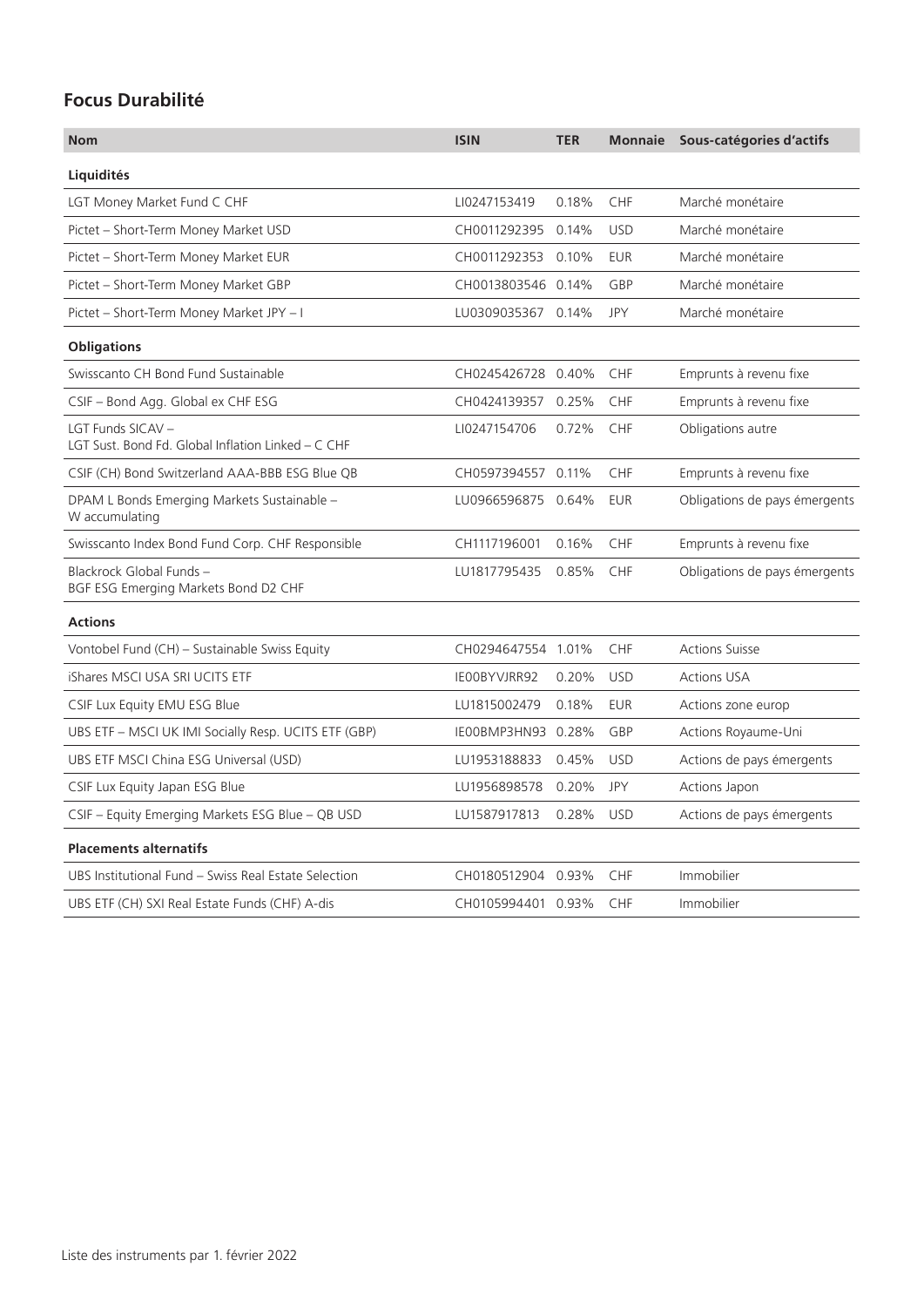## En plus avec conseil en placement Plus

L'univers de placement du conseil en placement Plus comprend les instruments supplémentaires suivants:

| <b>Nom</b>                                                                 | <b>ISIN</b>        | <b>TER</b> | <b>Monnaie</b> | Sous-catégories d'actifs      |
|----------------------------------------------------------------------------|--------------------|------------|----------------|-------------------------------|
| <b>Obligations</b>                                                         |                    |            |                |                               |
| UBS ETF SBI® Domestic Government 1-3 (CHF) A-dis                           | CH0118923876       | 0.15%      | CHF            | Emprunts à revenu fixe        |
| iShares Core CHF Corporate Bond ETF (CH)                                   | CH0226976816       | 0.15%      | <b>CHF</b>     | Emprunts à revenu fixe        |
| Vanguard PLC - EUR Eurozone Govt. Bond UCITS ETF -<br>(EUR) Distributing   | IE00BZ163H91       | 0.07%      | <b>CHF</b>     | Emprunts à revenu fixe        |
| BlackRock FIDF - iShares Euro Inv. Grade Corp. Bd Ind. (IE) -<br>Inst Dist | IE00B3XPCW80 0.15% |            | EUR            | Emprunts à revenu fixe        |
| iShares VII plc - iShares Govt Bond 1-3yr UCITS ETF EUR (Acc)              | IE00B3VTMJ91       | 0.20%      | <b>EUR</b>     | Emprunts à revenu fixe        |
| iShares \$ Treasury Bond 3-7yr UCITS ETF USD (Acc)                         | IE00B3VWN393       | 0.07%      | <b>USD</b>     | Emprunts à revenu fixe        |
| PIMCO GIS Global Bond Fund                                                 | IE0033051115       | 0.49%      | <b>CHF</b>     | Emprunts à revenu fixe        |
| iShares Core Global Aggregate Bond UCITS ETF USD (Dist)                    | IE00B3F81409       | 0.10%      | <b>USD</b>     | Emprunts à revenu fixe        |
| iShares Core Global Aggregate Bond UCITS ETF CHF Hedged (Acc)              | IE00BD1JRY91       | 0.10%      | <b>CHF</b>     | Emprunts à revenu fixe        |
| iShares Global Corp Bond UCITS ETF USD (Acc)                               | IE00BFM6TB42       | 0.20%      | <b>USD</b>     | Emprunts à revenu fixe        |
| Vontobel Fund - Emerging Markets Debt (hedged)                             | LU0926440495       | 0.83%      | CHF            | Obligations de pays émergents |
| iShares EM Local Govt Bond UCITS ETF USD (Acc)                             | IEOOBFZPF546       | 0.50%      | <b>USD</b>     | Obligations de pays émergents |
| iShares J.P. Morgan \$ EM Bond UCITS ETF USD (Acc)                         | IE00BYXYYK40       | 0.45%      | <b>USD</b>     | Obligations de pays émergents |
| iShares Global High Yield Corp Bond CHF Hedged UCITS ETF (Dist)            | IE00B988C465       | 0.55%      | <b>CHF</b>     | Emprunts à haut rendement     |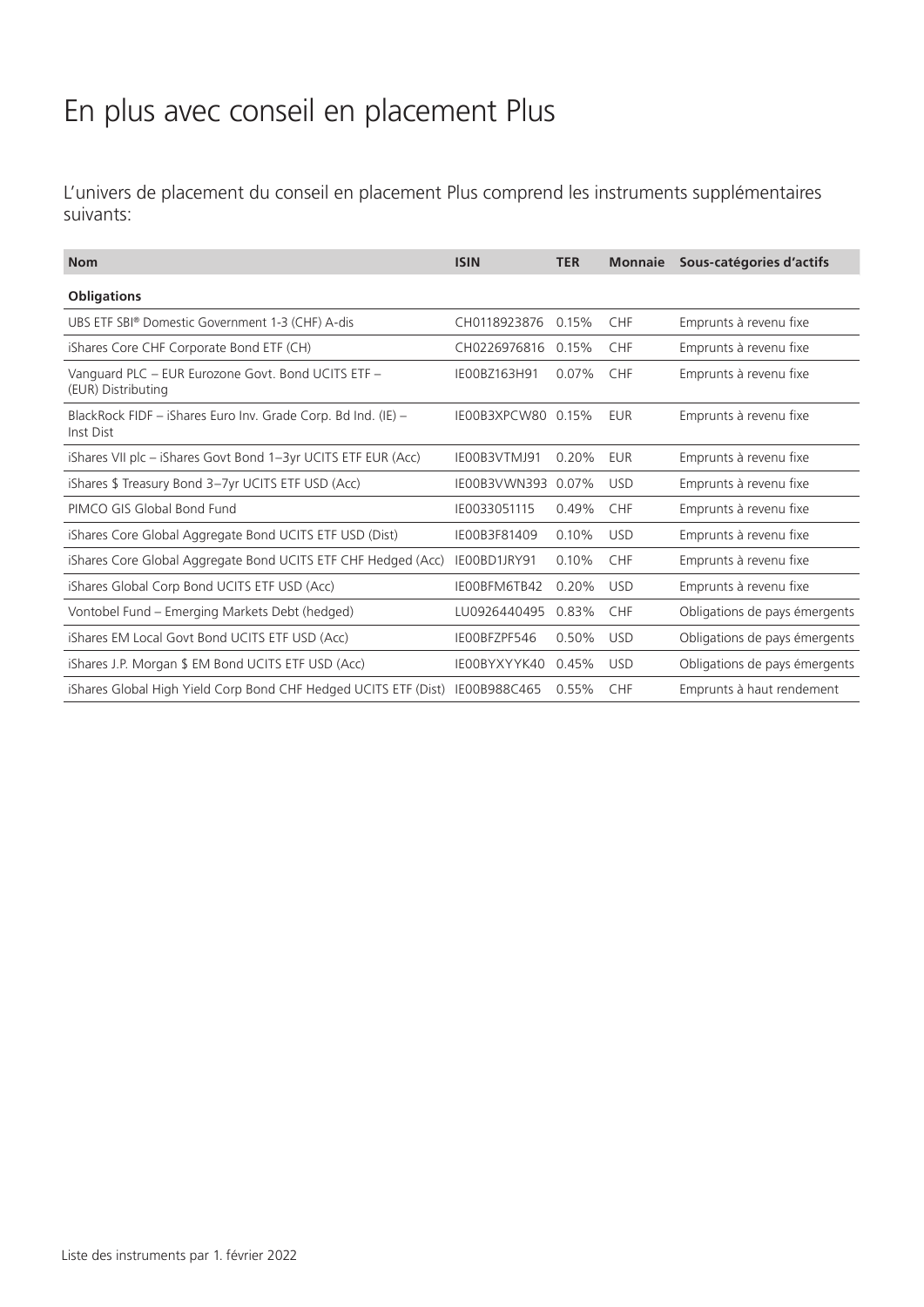| <b>Nom</b>                                                                             | <b>ISIN</b>        | <b>TER</b> | <b>Monnaie</b> | Sous-catégories d'actifs   |
|----------------------------------------------------------------------------------------|--------------------|------------|----------------|----------------------------|
| <b>Actions</b>                                                                         |                    |            |                |                            |
| UBS ETF SMI® (CHF) A-dis                                                               | CH0017142719 0.20% |            | <b>CHF</b>     | <b>Actions Suisse</b>      |
| UBS ETF SMIM® (CHF) A-dis                                                              | CH0111762537       | 0.25%      | CHF            | <b>Actions Suisse</b>      |
| iShares Swiss Dividend ETF (CH)                                                        | CH0237935637 0.15% |            | CHF            | <b>Actions Suisse</b>      |
| iShares - S&P 500 UCITS ETF - CHF Hedged (Acc)                                         | IE00B88DZ566       | 0.20%      | <b>CHF</b>     | <b>Actions USA</b>         |
| iShares - MSCI USA Small Cap ETF                                                       | IE00B3VWM098 0.43% |            | <b>USD</b>     | <b>Actions USA</b>         |
| SSgA SPDR MSCI EMU UCITS ETF EUR                                                       | IE00B910VR50       | 0.18%      | <b>EUR</b>     | Actions zone europ         |
| SLI Global SICAV - European Smaller Companies - D                                      | LU0306632687 0.97% |            | <b>EUR</b>     | Actions zone europ         |
| iShares VII plc -<br>iShares Core MSCI Pacific ex-Japan UCITS ETF USD (Acc)            | IE00B52MJY50 0.20% |            | <b>USD</b>     | Actions Pacifique ex Japon |
| Swisscanto - Small & Mid Caps Japan                                                    | LU0260219950       | 1.02%      | <b>JPY</b>     | Actions Japon              |
| iShares IV plc - iShares MSCI China A UCITS ETF USD (Acc)                              | IE00BQT3WG13 0.40% |            | <b>USD</b>     | <b>Actions Chine</b>       |
| DWS Invest Latin American Equities TFC USD                                             | LU2032727740 0.87% |            | <b>USD</b>     | Actions l'Amérique latine  |
| Xtrackers (IE) Plc -<br>Xtrackers MSCI Emerging Markets UCITS ETF 1C                   | IEOOBTJRMP35       | 0.18%      | <b>USD</b>     | Actions de pays émergents  |
| iShares MSCI EM Small Cap UCITS ETF USD (Dist)                                         | IE00B3F81G20       | 0.74%      | <b>USD</b>     | Actions de pays émergents  |
| iShares Edge MSCI World Minimum Volatility UCITS ETF                                   | IE00B8FHGS14       | 0.30%      | <b>USD</b>     | Actions mixtes             |
| UBS ETF Global Gender Equality UCITS ETF (USD) A-acc                                   | IE00BDR5GV14 0.20% |            | <b>USD</b>     | Actions mixtes             |
| Invesco Elwood Global Blockchain UCITS ETF                                             | IE00BGBN6P67 0.65% |            | <b>USD</b>     | Actions mixtes             |
| iShares Global Water UCITS ETF USD (Dist)                                              | IE00B1TXK627       | 0.65%      | <b>USD</b>     | Actions mixtes             |
| iShares MSCI EM Consumer Growth UCITS ETF                                              | IE00BKM4H197 0.60% |            | <b>USD</b>     | Actions mixtes             |
| iShares Automation & Robotics UCITS ETF USD (Acc)                                      | IE00BYZK4552       | 0.40%      | <b>USD</b>     | Actions mixtes             |
| iShares Digital Security UCITS ETF USD (Acc)                                           | IE00BG0J4C88       | 0.40%      | <b>USD</b>     | Actions mixtes             |
| iShares Electric Vehicles and Driving Technology UCITS ETF                             | IE00BGL86Z12       | 0.40%      | <b>USD</b>     | Actions mixtes             |
| Aberdeen Standard SICAV I-<br>World Resources Equity Fund X USD Acc                    | LU0837987188 1.19% |            | <b>USD</b>     | Actions mixtes             |
| iShares Global Infrastructure UCITS ETF USD (Dist)                                     | IE00B1FZS467       | 0.65%      | <b>USD</b>     | Actions mixtes             |
| <b>Placements alternatifs</b>                                                          |                    |            |                |                            |
| SSgA SPDR ETFs Europe I plc -<br>SPDR FTSE EPRA EUROPE EX UK REAL ESTATE UCITS ETF EUR | IE00BSJCQV56       | 0.30%      | EUR            | Actions mixtes             |